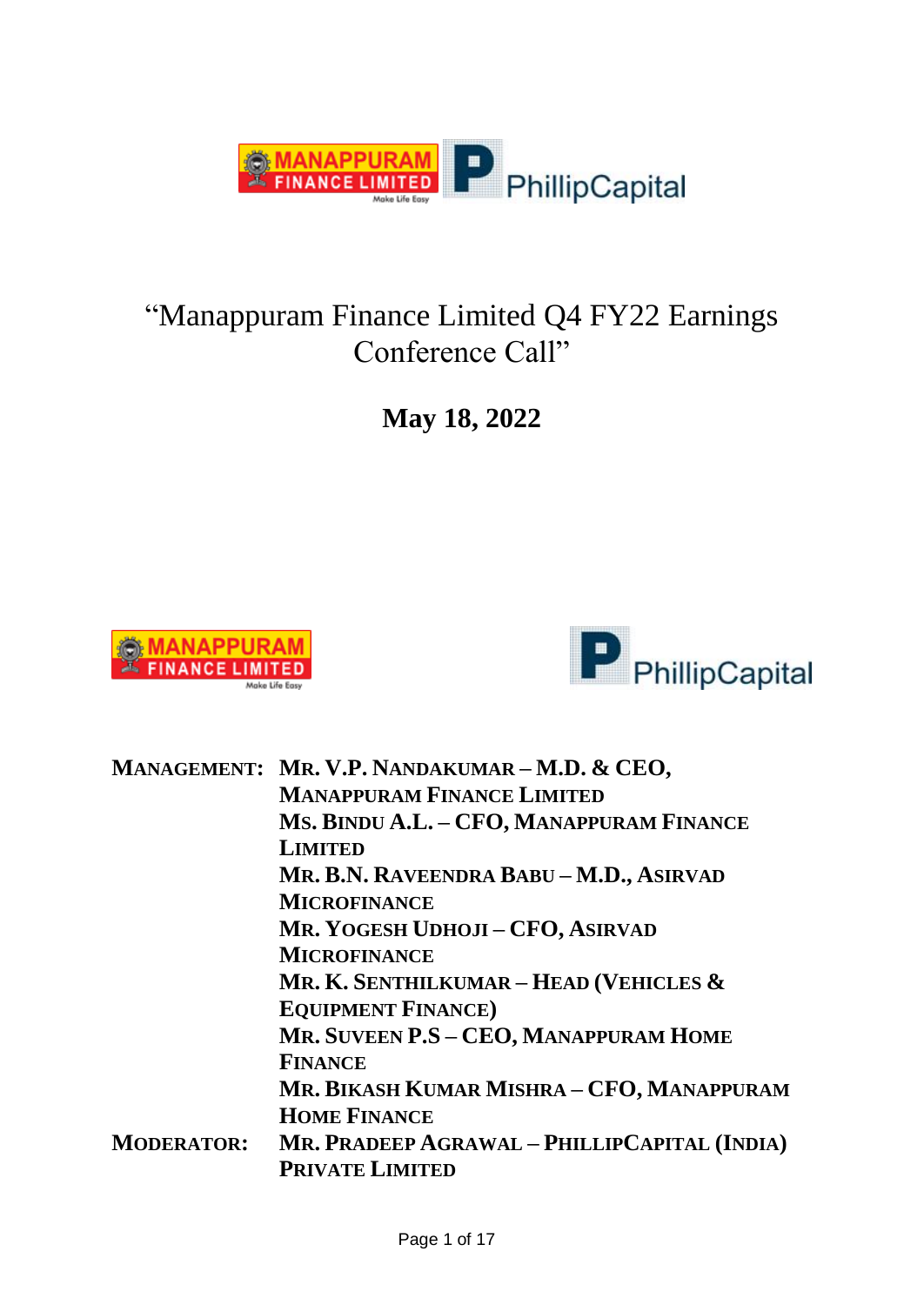*Manappuram Finance Limited May 18, 2022*

**Moderator:** Ladies and gentlemen, good day, and welcome to the Q4 FY22 Earnings Conference Call of Manappuram Finance Limited, hosted by PhillipCapital (India) Private Limited. As a reminder, all participant lines will be in the listen only mode and there will be an opportunity for you to ask questions after the presentation concludes. Should you need assistance during the conference call, please signal an operator by pressure "\*" then "0" on your touchtone phone. Please note that this conference is being recorded. I now hand the conference over to Mr. Pradeep Agrawal from PhillipCapital (India) Private Limited. Thank you, and over to you, sir. **Pradeep Agrawal:** Thank you, Rutuja. Good evening, everyone, and welcome to quarter 4 FY22 Earnings Call of Manappuram Finance. To discuss the results, we have with us Mr. V.P. Nandakumar, M.D. and CEO; Ms. Bindu A.L., CFO; Mr. B.N. Raveendra Babu, M.D., Asirvad Microfinance; Mr. Yogesh Udhoji, CFO, Asirvad Microfinance; Mr. K. Senthilkumar – Head, Vehicles and Equipment Finance; Mr. Suveen – CEO Manappuram Home Finance; Mr. Bikash Kumar Mishra – CFO, Manappuram Home Finance.

> I would now like to hand over the call to Mr. Nandakumar for his opening remarks. Over to you, sir.

**V.P. Nandakumar**: Thank you, Mr. Pradeep Agrawal. Good evening, ladies, and gentlemen. Welcome to our Q4 FY 2022 Conference Call. In our last con call to discuss the Q3 Results, I had expressed optimism about the signs of recovery in the economy, despite the Omicron variant then active and how we were beginning to see an improvement in the unorganized and rural sectors as well. It's then our assessment the recovery of the economic activity in the unorganized sector has been somewhat uneven with some parts doing well, but in many household and small businesses is not out of woods as yet. In keeping with that assessment, we have achieved a sequential growth in our home loan finance as well as in vehicle and equipment finance division through the quarter. However, our core business of gold loan and our microfinance subsidiaries did not see growth through the quarter.

> Our consolidated AUM stands at Rs. 13,260 crore, which represents a growth of 11% year-onyear but a dip of 0.5% quarter-on-quarter mainly due to static performance in gold loan and microfinance portfolio. In gold loans, we were faced with certain challenges arising from intense price competition amongst the NBFCs which prevailed for much of the year and which had begun to affect our margins. Therefore, we took a conscious decision to steadily withdraw from the price war, notwithstanding its short-term impact on growth. However, going forward, we see this as a temporary or passing phase because of unhealthy competition which means no one.

> Our gold loan portfolio stands at Rs. 20,168 crore, which has growth 6% year-on-year, but has come down by 1.5% sequentially due to a reason such as price competitions amongst the NBFCs which I mentioned earlier. For the same reason, our consolidated quarterly net profit of Rs. 261 crore which is similar to that reported for Q3. Our microfinance subsidiary, microfinance loan have posted a sequential decline of 3% in the AUM which stands now at Rs. 6,653 crore. We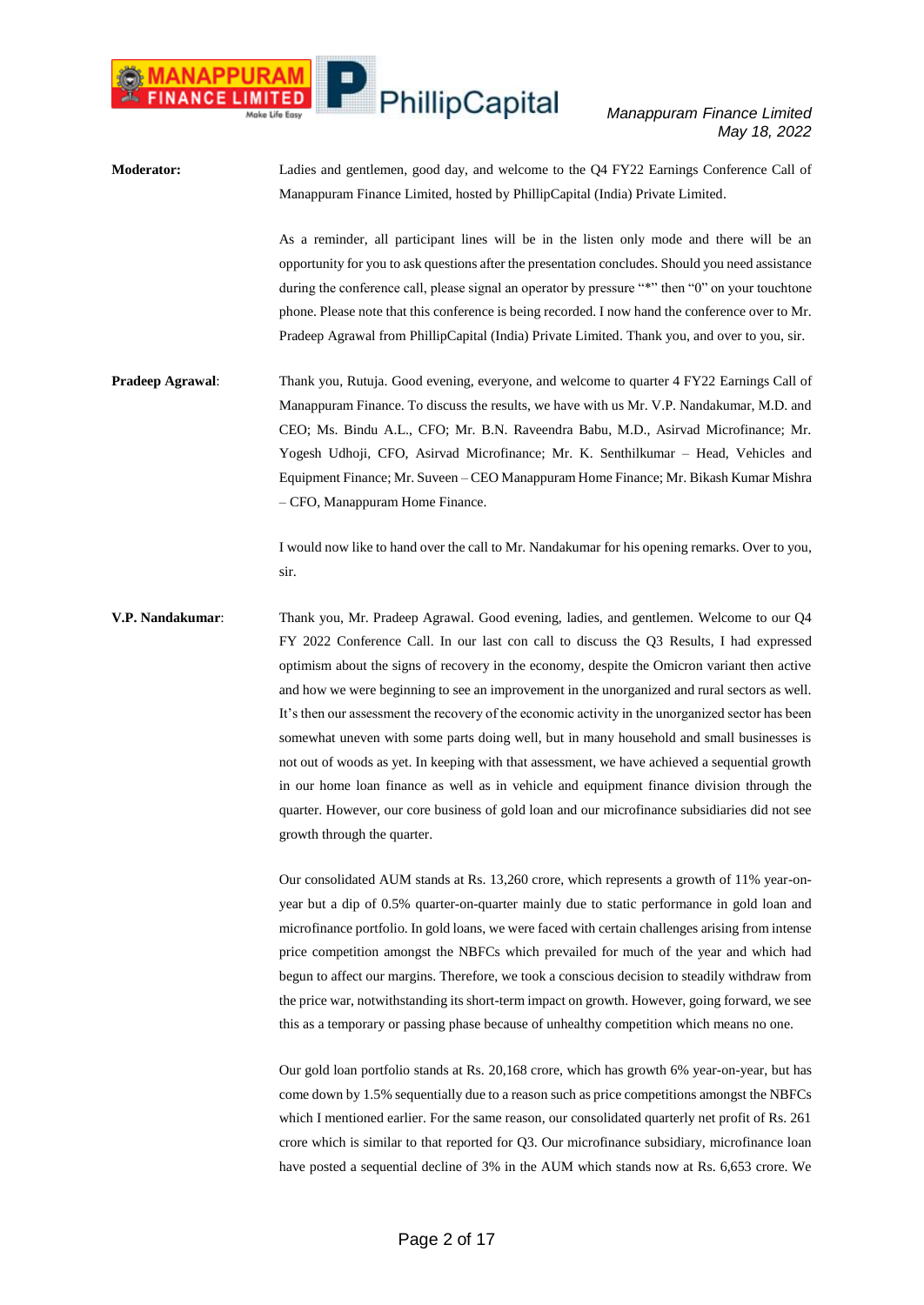#### *Manappuram Finance Limited May 18, 2022*

continued to focus on prudent lending in this unsecured business due to the residual impact of the pandemic third wave. We expect to receive focus on growth once the economic recovery is on firm ground. Our commercial vehicle business benefited from the economic recovery and a reported a brisk quarter-on-quarter growth of 8.8% to Rs. 1643 crore while our housing finance subsidiary grew its book by 3.5% through quarter 2 to Rs. 845 crore. Similarly, our MSME and allied business grew sequentially by 29% through the quarter to Rs. 919 crore. For the full details of the performance of all our business and for comprehensive take on our overall financial performance, it is over to CFO, Ms. Bindu A.

**Bindu A.L.:** Good evening, ladies, and gentlemen, and thank you for joining us for discussion on our financial results for the quarter of financial year '22. With respect to gold loan demand, we continued with our offerings of competitive interest rate to high-ticket size gold loan customers who are price sensitive. Currently, over Rs. 2 lakh ticket constitutes 33 percentage of our AUM. In the light of new MFI regulations, we are in the process of building secured loan book by adding gold loan business. The gold loan AUM as on 31st March 2022 in our share book stands at Rs.300 crore. From an accounting standpoint, we have prudently recognized the likely impact of RBI guidance. Accordingly, one significant change during the quarter has been that we have stopped considering the collections after the balance sheet date as a reduction from NPAs, even though we are technically permitted to consider up to 1 month collection after the balance sheet date. This has been the main reason for the increase in company's reported GNPA.

> On a like-for-like basis, if we consider the post-balance sheet date collections as per past practice, our GNPA as on March 31 would be 1.42% versus 1.36% during the previous quarter.

> Now coming to the operational overview, we are carrying surplus liquidity across all businesses and legal entities of the group. Cash and cash equivalents on hand on a consolidated basis was Rs. 2,697 crore and undrawn bank line was Rs. 4,052 crore. Our CP exposure is only 3.9% of total borrowing in the standalone entity. Our ALM is well positioned across all buckets. Standalone borrowing cost has come down to 7.15% in comparison with 7.47% in Q3 FY '22.

> Our consolidated AUM for Q4 FY22 was Rs. 30,260 crore, marginally down by 0.5% Q-on-Q and up by 11.2% Y-o-Y. During this quarter, we were able to maintain our AUM despite huge competition from the market. Our average LTV is 62%, which is well below the peer group. During this quarter, there was a strong focus on managing our cost position. Cost to AUM decreased from 7.07% in Q3 FY22 to 6.48% during Q4 FY22. Consolidated profit after tax was Rs.1,329 crore for FY22, down by 23% of Y-o-Y due to reduction in gold loan IRR in the second half of the year. Consolidated profit after tax for the quarter was Rs. 261 crore, similar to last quarter. ROE on a consolidated basis was 12.6% and ROA was 3% for the quarter. Our leverage is currently only 2.9x.

> Talking about the gold loan business, which constitutes 67% of the consolidated AUM, the remaining 33% comprises of microfinance, vehicle, housing, and SME finance. Gold loan AUM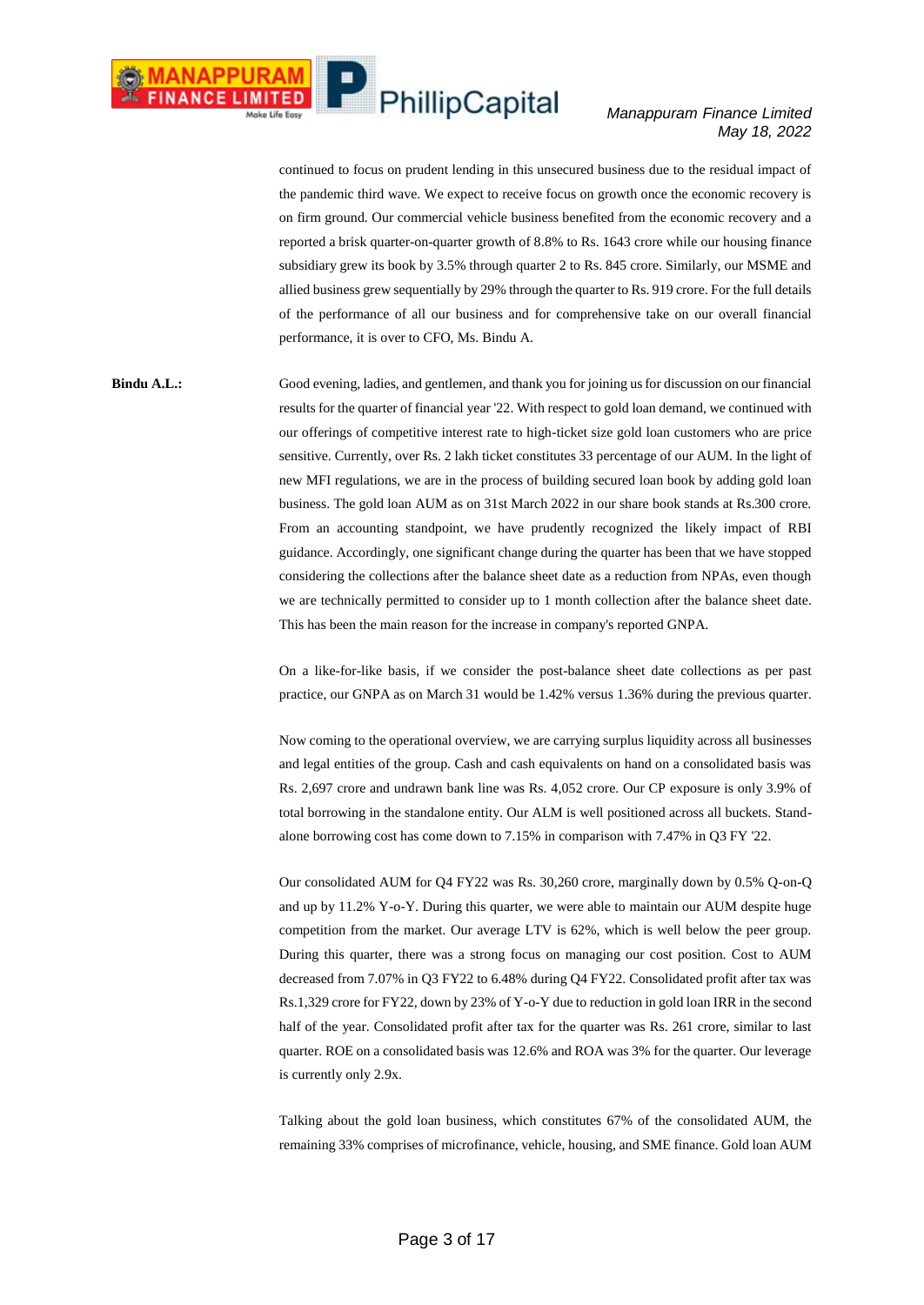decreased by 1.4% Q-on-Q, and up by 5.7% Y-o-Y. Gold holdings stood at 68 tons down by 2.9% Q-o-Q, and up by 4% Y-o-Y.

During the quarter, we were able to add 3.75 lakh new customers. Our average ticket size and average duration was Rs. 56,568 and 82 days. Advertisement has come down to Rs. 12.2 crore. Standalone PAT for FY22 was Rs.1,304 crore. Our standalone profit was Rs. 265 crore, up by 2.4% Q-on-Q. The total number of gold loan customers stood at 23.9 lakh, the gold loan book at Rs. 20,168 crore. Our gold loan disbursements during the quarter stood at Rs. 30,930 crore compared to Rs. 24,929 crore in Q3 FY22.

Coming to microfinance business. Asirvad AUM stands at Rs.7,002 crore, down by 1.2% Q-on-Q and up by 17% Y-o-Y. And this business reported a profit of Rs.13 crore for FY22, down by 20%. This quarter, MFI reported a loss of Rs. 7 crore compared to a profit of Rs. 60 lakh in Q3 FY22. Our collection efficiency from MFI business during the quarter stood at 99%, and disbursements during the quarter was Rs. 1,124 crore.

Coming to Vehicle Finance business, we have reported an AUM of Rs. 1,643 crore, which is up by 8.8% Q-on-Q and by 56.1% Y-o-Y. Collection efficiency for the quarter was 104% compared to 103% in Q3 FY22. Home loan business, total book of Rs. 845 crore, which is up by 3.5% Qon-Q and up by 26.9% Y-o-Y. It operates from 73 branches and reported a profit of Rs. 7.2 crore during the year. Collection efficiency for the quarter was 109% compared to 100% in Q3 FY22.

GNPA brought down to 5.9% from 12.3% during this quarter, and we are compliant with the new RBI IRAC norms. Loan to NBFCs at Rs. 31 crore and loan to the MSME and others at Rs. 920 crore. Provisions and write-offs during the quarter Rs.24 crore compared to Rs. 17 crore in Q3. The Board declared an interim dividend of Rs. 0.75 during the quarter. Company is well capitalized with a capital adequacy ratio of 31%. Consolidated networth stands at Rs. 8,368 crore. Book value stands at Rs. 98.9. Thank you. We can go for Q&A now.

**Moderator**: We will now begin the question-and-answer session. The first question is from the line of Dhaval Gada from DSP.

**Dhaval Gada:** I had 3 questions. First is relating to the pricing pressure in the gold business. If you could update what is the current situation? And your outlook on lending rates in the gold loan business? The second question was regarding the tenure mix in gold loan, if you could provide how much is 3 months or below? And how much is above that? And the third one is, I see there is a Rs. 63 crore fair value gain during the quarter. Is it on account of assignment in the MFI book or any other portfolio? If you could just clarify that. Those were the 3 questions.

**V.P. Nandakumar**: The pricing pressure, so we have decided that for this we believe to be prudent for us, we'll settle that. We thought it will be somewhere around 21%. So, currently, our disbursement will be around 21%. So, we have decided that we will stick to that. We had a discussion with some of the players, and some of the players have already toe our line. Another large company has said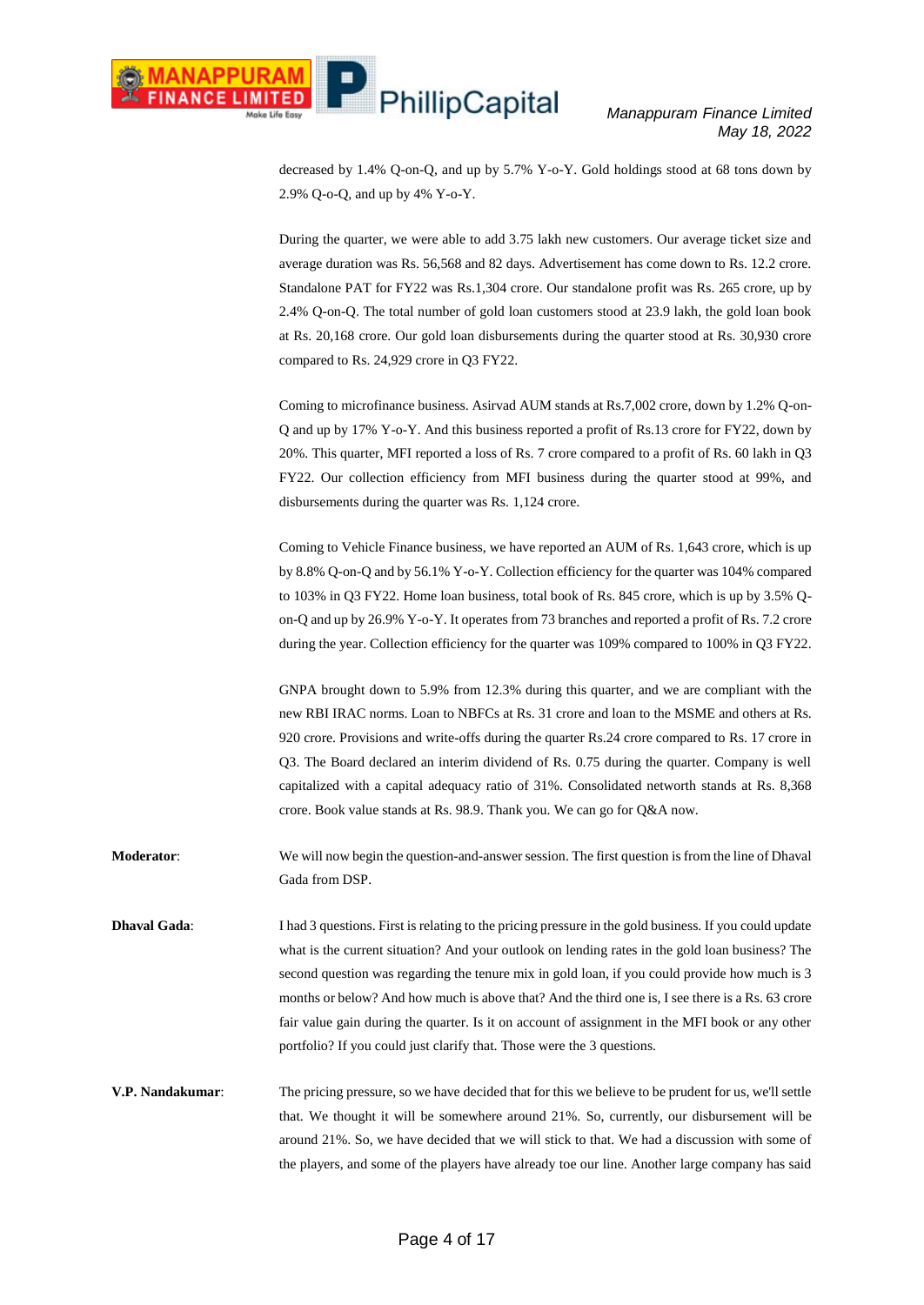### *Manappuram Finance Limited May 18, 2022*

they will toe our line of pricing, which is seen by the industry as reasonable, that is around 21%. So, we believe that gradually, the market will realize the necessity of a reasonable pricing and so a reasonable price war would end. Your second question in your mix you set around is 2/3 is in 3 months and 30% in 6 months. And below 5% is in 1 year where the LTV granted is 60%.

- **Bindu A.L.:** On the third, in MFI, we did assignment transaction, and that is the reason for the onetime income during this quarter.
- **Dhaval Gada:** Sir if I may ask a follow-up on the first question. So, in month of April, have we seen further reduction in gold AUM because of maintaining the yield or is the portfolio growing?
- **V.P. Nandakumar**: Yes It was so. During the month, it was rather stagnant, or it was flat. But May, we have seen slight growth. And we hope by June things will further improve. We are showing signs of growth now. So, May, there was a marginal growth and slowly but it is picking up. And towards June what happens is with school reopening, etc, it starts to catch up then. After that once the monsoon is over, sowing season starts, this is how the season for the gold loan comes. So, we hope that this year we are targeting minimum growth of around 10%, not less than 21%
- **Moderator:** The next question is from the line of Piran Engineer from CLSA. Please go ahead.
- **Piran Engineer:** I had some questions on Asirvad. So, firstly, sir, can you comment on what is the proportion of restructured loans in Asirvad? Secondly, when Bindu mentioned about the change in accounting policy for NPLs, has that impacted Asirvad too because their NPL is up 70 bps Q-o-Q. And lastly, how much of yield hike are we taking because of the removal of the spread gap?
- **V.P. Nandakumar**: With the removal of this NIM cap, we have factored few things in pricing. One, we have factored around 3% credit cost because we have taken the past 5 years which include the demon period, then his pandemic, we have seen the credit cost on an average to be around 20%. So, that is factored in the new pricing. Now, it's to Yogesh.
- **Yogesh Udhoji:** So, on the restructuring, we have currently 12%, 12.5% book, which is still remaining at around Rs. 790 crore. We had followed this and for Asirvad, we never considered that collection. So, that way, we have not provided anything extra in net NPL.
- **Piran Engineer:** Sorry, I didn't get you. My simple question was, have we changed the accounting policy like a change in the standalone business even if you collect 1 month after the balance sheet that you reduce your NPL, something like that. Have we done that in Asirvad?
- **Yogesh Udhoji**: No, we have followed what new IRAC norms, where we cannot upgrade the account to standard, unless we collect the full collection. So, we have aligned with that policy.
- **Piran Engineer:** So, we aligned with that this particular quarter or was it last quarter?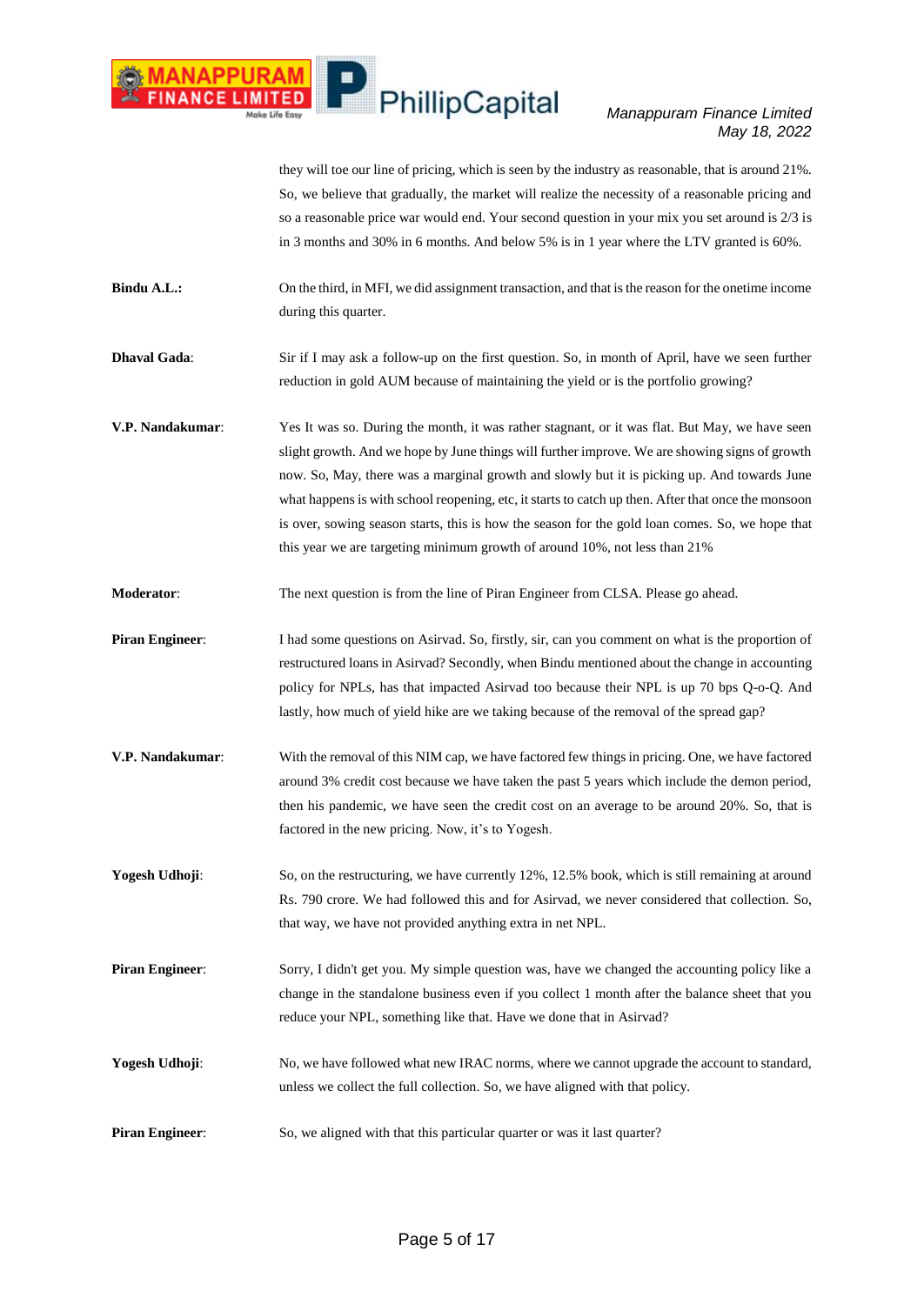

| Yogesh Udhoji:           | Current quarter we have aligned. In last quarter, we have not taken that. We have taken this in<br>the current quarter.                                                                                                                                                                                                                                                                                                                                                                                                                                                                                                                                                                                                                                                                      |
|--------------------------|----------------------------------------------------------------------------------------------------------------------------------------------------------------------------------------------------------------------------------------------------------------------------------------------------------------------------------------------------------------------------------------------------------------------------------------------------------------------------------------------------------------------------------------------------------------------------------------------------------------------------------------------------------------------------------------------------------------------------------------------------------------------------------------------|
| <b>Piran Engineer:</b>   | So, that explains the increase in NPL?                                                                                                                                                                                                                                                                                                                                                                                                                                                                                                                                                                                                                                                                                                                                                       |
| Yogesh Udhoji:           | Yes.                                                                                                                                                                                                                                                                                                                                                                                                                                                                                                                                                                                                                                                                                                                                                                                         |
| Piran Engineer:          | And just on the first question again, I may understand that we factored in a 3% credit cost to<br>determine the new yields. But net-net, how much have our yields gone upside?                                                                                                                                                                                                                                                                                                                                                                                                                                                                                                                                                                                                               |
| V.P. Nandakumar:         | By 4%.                                                                                                                                                                                                                                                                                                                                                                                                                                                                                                                                                                                                                                                                                                                                                                                       |
| <b>Piran Engineer:</b>   | I'm sorry?                                                                                                                                                                                                                                                                                                                                                                                                                                                                                                                                                                                                                                                                                                                                                                                   |
| V.P. Nandakumar:         | By 4%.                                                                                                                                                                                                                                                                                                                                                                                                                                                                                                                                                                                                                                                                                                                                                                                       |
| <b>Bindu A.L.:</b>       | 4%, Piran. Earlier, it was 20.3%.                                                                                                                                                                                                                                                                                                                                                                                                                                                                                                                                                                                                                                                                                                                                                            |
| <b>Piran Engineer:</b>   | 4%?                                                                                                                                                                                                                                                                                                                                                                                                                                                                                                                                                                                                                                                                                                                                                                                          |
| <b>Bindu A.L.:</b>       | Yes.                                                                                                                                                                                                                                                                                                                                                                                                                                                                                                                                                                                                                                                                                                                                                                                         |
| Moderator:               | The next question is from the line of Abhijit Tibrewal from Motilal Oswal. Please go ahead.                                                                                                                                                                                                                                                                                                                                                                                                                                                                                                                                                                                                                                                                                                  |
| <b>Abhijit Tibrewal:</b> | Bindu ma'am, firstly, maybe for the benefit of all, if you could please explain what was that<br>change in NPA recognition norms that you talked about in your opening remarks, which has led<br>to such a sharp spike in your gross and net NPAs in the standalone business?                                                                                                                                                                                                                                                                                                                                                                                                                                                                                                                |
| V.P. Nandakumar:         | So, as mentioned in the opening remark, earlier, we were taking 1 month collection post closure.<br>And now we have stopped that. So, that is a spike to the NPA, which is only temporary. These<br>are not real NPAs. These are all technical NPAs, where gold is there as security. So, these are<br>realized during the next quarter. So, this is -- so this will not lead to any credit cost. So, it's only<br>a timing issue, so it is deferred to this quarter and that will not be repeated.                                                                                                                                                                                                                                                                                          |
| <b>Abhijit Tibrewal:</b> | Sir, my second question was on the MFI business, how do we explain the plan that we talk about<br>collection efficiencies of 99%. And if you look at, I mean, some of the other MFIs who are either<br>listed or unlisted, they have all exhibited very strong momentum, talk about disbursements or<br>improvement in asset quality. But what we have reported is quite contrary to what others are<br>seeing, at least in the MFI business. And secondly, sir, how do we explain the flip-flop that we<br>are currently seeing in the MFI business? Second quarter of this fiscal year, there was such a<br>sharp growth in your AUM. And then for the next 2 quarters, Q3 and Q4, we say we are<br>concentrating on asset quality and collections and we are seeing the MFI AUM degrowth. |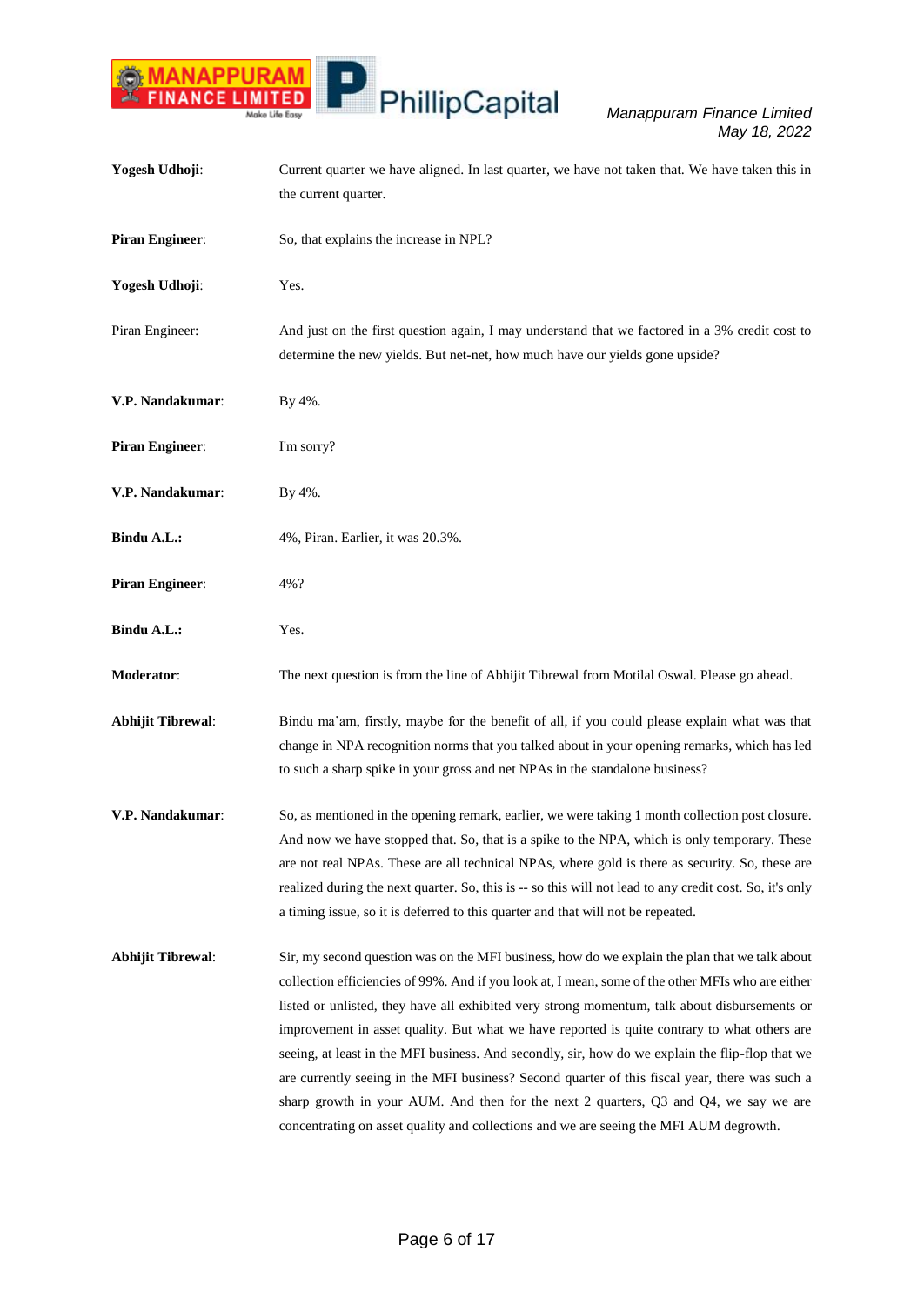#### *Manappuram Finance Limited May 18, 2022*

**V.P. Nandakumar**: No, it is not a flip flop. So, during the past 4 months, we are seeing a collection at the rate of 100%, including AGS. So, we have seen a steady decline in delinquency, but the old, restructured portfolio from that, and now everything has come out that will flow to NPA. That is the reason.

> Now, yes, during that quarter the disbursals were high. We thought we will take a steady growth. So, not only that, there was some reason also to slow down in disbursals last quarter. The reason is they were talk about 1 more **revisit 17%**, etc., it was clouded with some uncertainty. So, we thought let us see how the things are panning out, the pandemic is panning out. So, now we have the new norms. Yes, we started disbursal. We are expecting a disbursal of around Rs. 6,000 crore this year. So, it will be at same pricing of 24%, that would give us comfort. So, the new disbursals, the collections are good. The collections are more or less of the pre-COVID level, but we expect a credit cost of 1% extra. So, that's why we have budgeted for next year's budget, etc. So, we've had churn of the portfolio, etc, at this rate of some Rs. 500 crore advance with some filters in the disbursal, et cetera. We hope things will improve a lot, and we are targeting a reasonable profit during this year. And next year will be a full year as well as the business performance is concerned compared to pre-COVID level.

**Abhijit Tibrewal**: Sir, with your permission, I wanted to squeeze in one last question on your core gold loan business. Sir, while you explained that the recovery has been uneven in some of the unorganized sectors, and because of which the demand clearly, sir, looking at the kind of sequential degrowth that we saw in your whole AUM, I mean clearly suggests that the demand has been weak. So, what in your view really explains this kind of a demand today? Your core which used to be rural customers and on and off, we keep hearing about demand being really slow in rural India. Does that explain the kind of demand, big demand that you're seeing right now? And I also remember seeing in your presentation you talked about liquidity tightening and cost increasing leading to some of your other weaker peers not being able to disburse which could lead to a rising yield. But sir, A, you talked about some unhealthy competition between NBFCs. But very clearly, sir, I understand from at least mid-May onwards, we have seen a lot of rationalization in the unhealthy competition, which was prevalent perhaps in January and February. So, how has that, I would say, competitive landscape, which was very, very aggressive between NBFCs until March progressed, let's say, in April and May.

> And sir, lastly, I mean, are we actually kind of competing among NBFCs? Or is our real competition today with banks and predominantly higher ticket size customers, and which is why, I mean, the impact that we are seeing on the yields today sir.

**V.P. Nandakumar**: The first part, even though the economy started improving, so this is mainly because of some of the demand from the upper middle classes, the formal sector, and the upper middle class. So, the bottom of the pyramid that demand is still, that is triangular. So, we can definitely see this in rural areas. The spend for social functions like festivals, marriage, etc, has come down drastically. So, their income is improving slowly. It is expected to improve with investments in infrastructure, etc, as planned by the government, etc, it is truly improving. So, once the demand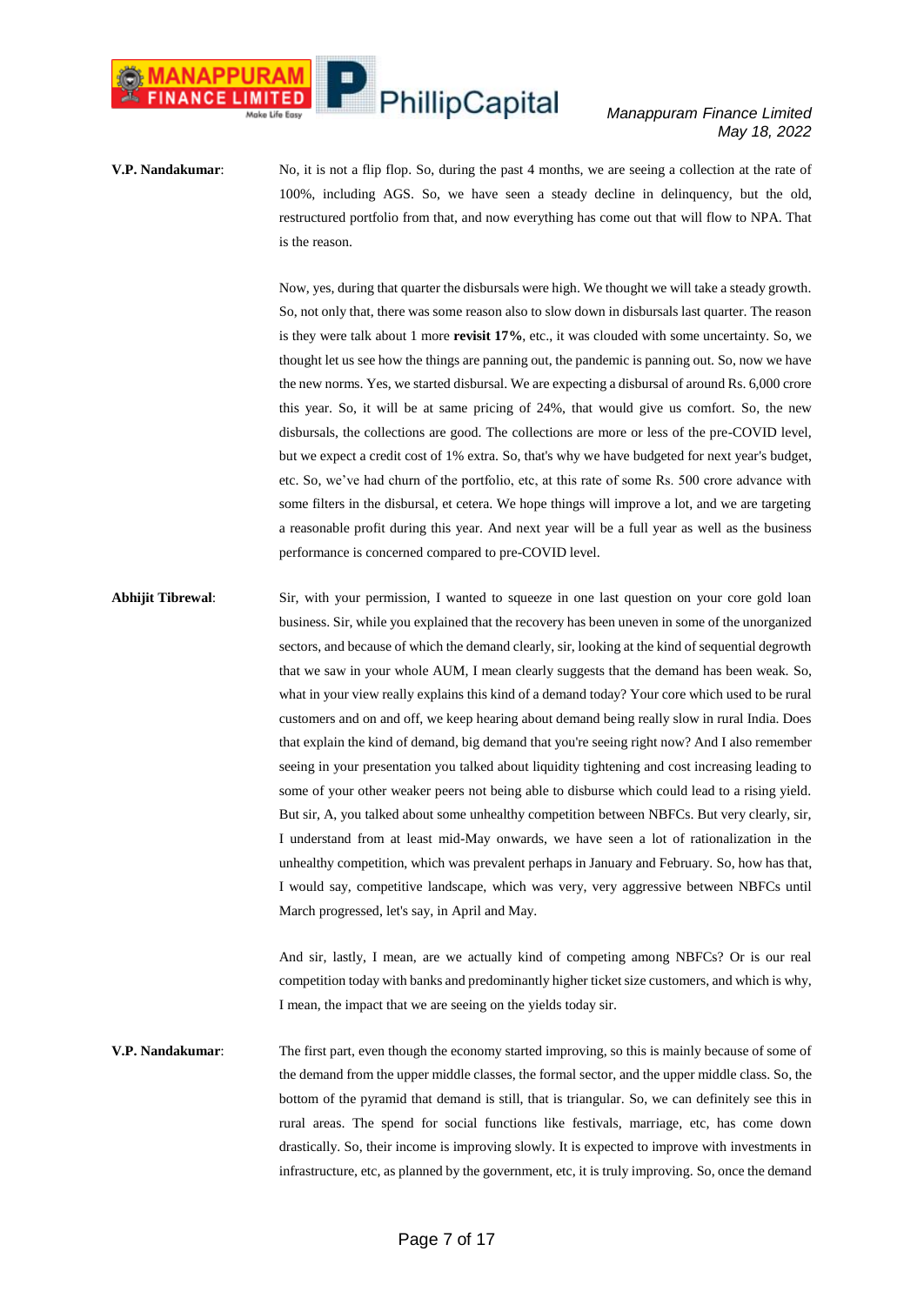is caught up there, I think the pricing is to go up. Good part is there is a growing realization among the NBFCs that there should be a better rationalization as far as pricing is concerned. The second part is the competition, is the competition with NBFCs or between NBFC and the bank. The bank customer and the NBFC customer as far as gold loan is concerned, the requirements are different. One, profile also to some extent is different. So, the requirement, there is different business impact. Those who wanted a shorter loan, say, 1 month, 2 months, 3 months, etc, will not waste 2 days going to a bank. For a daily wage earner for example, he loses around Rs. 1,500 to Rs. 2,000, if he goes to a bank by actually wasting his full day, that's why even the customers for a larger ticket also for a shorter customer.

So, we have seen all these years, particularly the awareness about all these are very high amongst the population like Kerala. The NBFCs are also growing just because of this reason. There is a difference, it's more than a profile, the requirements for which they approach a lending institution whether a bank or a nonbank. This is different, means somebody wants for a long term, say 1 year, etc, 2 years, etc. So, he has a reason to go to bank and waste 2 days. So, essentially, the competition is amongst NBFC. So, NBFCs started cutting the rates and the NBFCs also felt like there is an irrational competition. So, to some extent, we have stopped that. Another thing for this competition, as I have highlighted in my earlier discussion, there was availability of money for NBFCs, the banks are flush with funds, etc. And also the policymakers intention was also to keep the rates lower and make the money available to everybody. So, now because of the inflation, the trend has changed now. The indicative rates have gone up by 40 bps. And again, we all believe that it is likely to go up further sooner. So, the mindset is staged, so slowly the rates are increasing. Now I hope in another one quarter the demand from the bottom of the perimeter would pick up, thereby the rates will go up. So, this I believe that our rate cuts like this is temporary. They may not last for long.

**Moderator**: The next question is from the line of Shubhranshu Mishra from UBS. Please go ahead.

**Shubhranshu Mishra**: The first question would be on the yield. So, we've seen a yield compression. Alongside we've also seen the online gold loan proportion going back to what we were around 3 years ago. So, are these the normalized levels going forward at around 19%, 20%? And if you're looking at the ROAs from 5.5% to 6%, are these the normalized levels of ROAs and yields going forward? That's the first question.

> Second is on Asirvad. Are we looking out for a strategic investor in the microfinance business or for some incremental capital deployment? That's the second. And third of the data keeping question. What's the accrued interest for this quarter?

**V.P. Nandakumar**: So, as I mentioned earlier, we are currently settling down at 21% yield in gold loan. So, we feel like other NBFCs will also slowly come back. We are targeting a yield not less than 5% ROA. So, this is our target. So, our consolidated ROE is down primarily for one reason -- major reason is not only the reduction in the ROA, but also microfinance sector, which is substantial for us. It is important. Some startups reporting profit as the reason.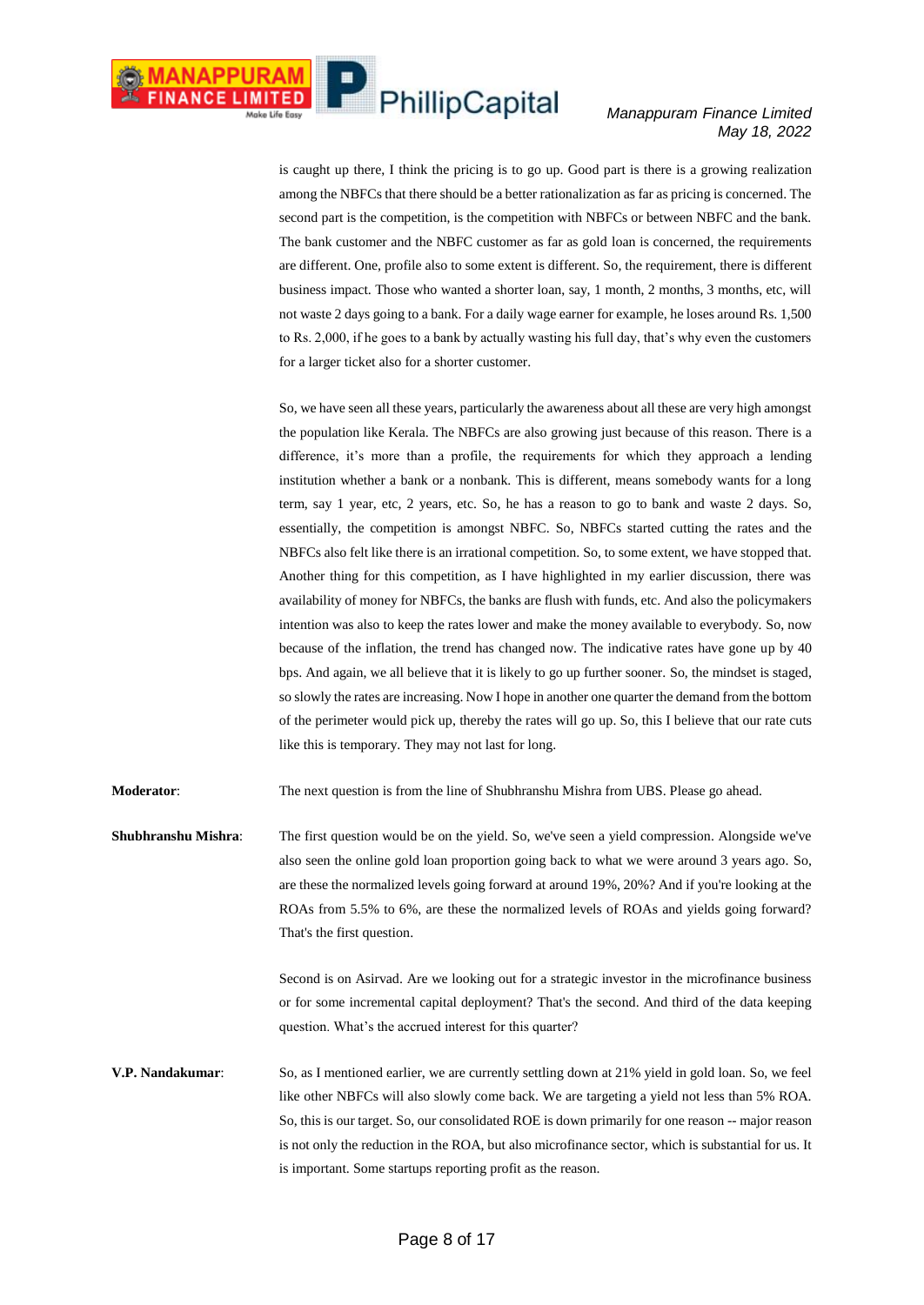### *Manappuram Finance Limited May 18, 2022*

So, the micro finance growth you said for the capital requirement. Yes. We are targeting a growth of around 20% in the MFI business. So, for that we prefer to have base capital, but the situation is fast improving, now many bankers also approach us, exciting about opportunities in the sector, et cetera.

We are seriously considering about the option of raising capital. So, in between, if any capital requirement is there. We have a very high capital adequacy ratio in the parent company. So, in an emergency situation, if the situation warrants, we will do that. But the capital adequacy of Asirvad itself is around 20%. So, there is enough room to raise tier 2 capital also, and now investors are available for investing there. So, to meet the target of 20% growth in FY23, actually for want of capital, we need not stall that target of growth, which is available already and in any emergency, *(inaudible)* (0:36:23).

**Bindu A.L.:** Interest accrued Rs. 420 crore, that is around 2 percentage of annual gold loan.

- Abhijit Tibrewal: That's 2% you said, ma'am?
- Bindu A.L.: Yes.
- **Shubhranshu Mishra**: Just one last question. I didn't follow the yield that you'd a spoken about, you said 22% would be the normalized yield going forward?
- **V.P. Nandakumar**: Our disbursal yield is about 21% now disbursal. And we hope to maintain over 20%.
- **Moderator**: The next question is from the line of Shweta Daptardar from Elara Capital. Please go ahead.
- **Shweta Daptardar:** A couple of questions. The first one is on Asirvad Microfinance. So, ma'am, you mentioned that post the removal of interest rates from the regulator, what are the current yields and what were it prior to that? And therefore, what is the leg up on the ROA, if any?
- **V.P. Nandakumar**: We are and ROE of around 20%, not less than 20% of the microfinance business. So, every year, there are certain frequencies, we see such challenges here like natural calamities, et cetera, which is actually disrupting. Taking all these into account, yes, we are pricing the product around 24%, yes, for which the rationale is already published.
- **Bindu A.L.:** So, in the past, the cost of borrowing was 10.3% and with margin gap, our lending rate was 20.35%. Under the new regulations our idea is to charge 24% considering this increased credit cost scenario.
- **Shweta Daptardar:** And do you believe this increase in yield, the entire benefit will flow in this year? Or how is it like?
- **V.P. Nandakumar**: We are disbursing around nearly Rs. 500 crore plus every month. So, yes, so there is a portfolio churn now. So, total disbursal is expected to be around Rs. 6,000 crore. The portfolio expected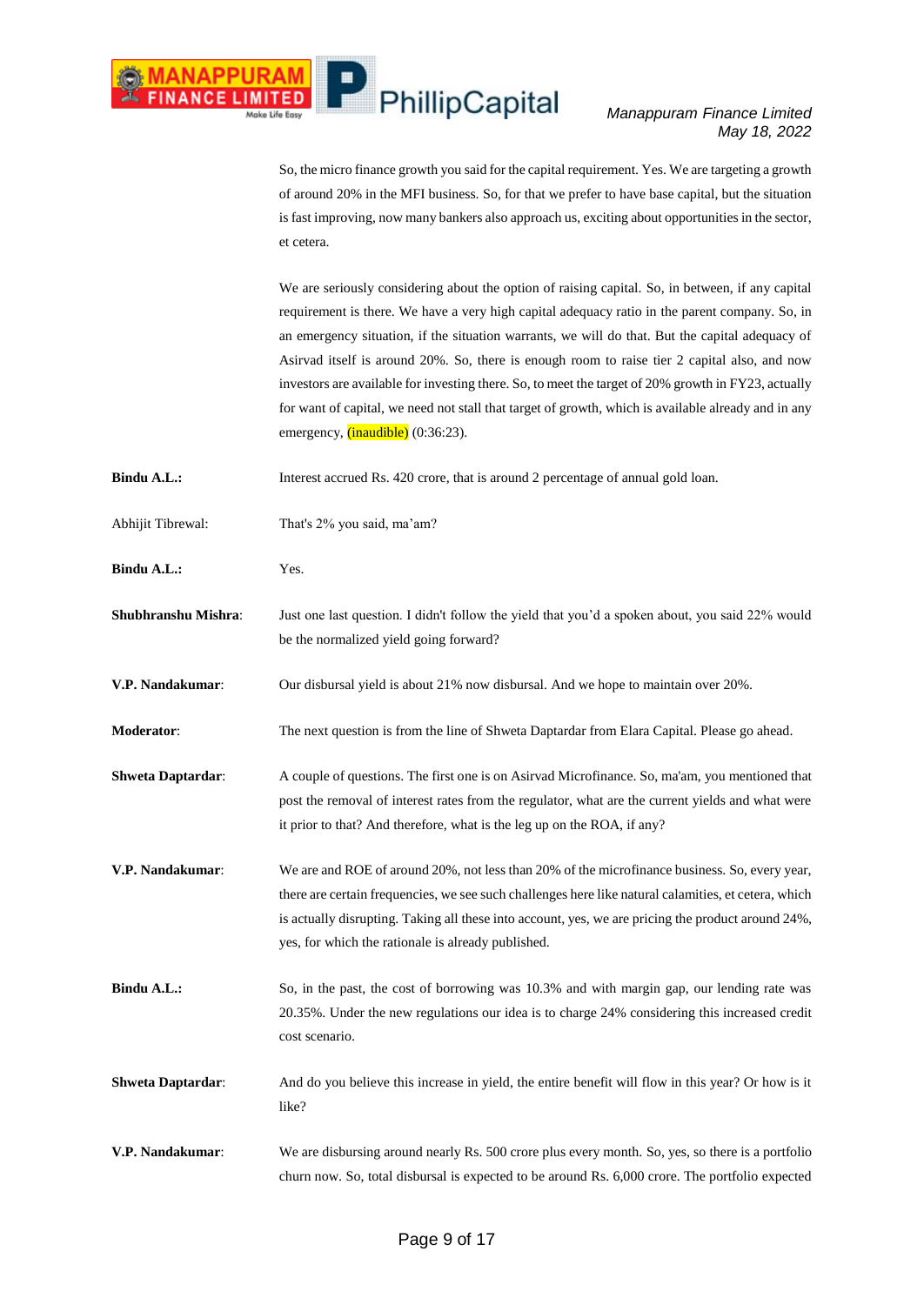### *Manappuram Finance Limited May 18, 2022*

in microfinance this year is around Rs. 8,000 crore. So, out of that around Rs. 6,000 crore would be the with the new yield, all the disbursals made during this year carry that pricing.

**Shweta Daptardar:** Sir, second question is on gold financing ease. Sir, I remember you mentioned last quarter and even earlier that this sort of lower rate phenomenon is going to be very temporary. But today, if I hear out your commentary, you're mentioning that you will be maintaining around 20%, 21% for quite some time now. You have answered this question even in the earlier part of the conference call, but still, sir, do you see the competitive intensity continue to flaring up and therefore, you will continue to take it on your views and therefore, the pressure on net interest margins in the stand-alone, especially on the gold loan side, will remain for a while?

- **V.P. Nandakumar**: So, what I told is settling at around 21% for now and we're seeing the market also spanning out. So, a few reasons also I highlighted here. One reason is a small ticket, which is coming from the bottom of the pyramid. Their demand has come down because of the situation in the economy. The demand there is expected to revive in another 1 quarter. So, that will be an opportunity to get an increased yield in that. Then the competition is because the customers have come down because of this situation, pandemic situation, the demand has come down. So, second thing, the policymakers have decided that there should be abundant liquidity in the system which is very low. The one thing, the increase in the cost of the funds are going up 40bps, rise is there all over the indicative rates and with the rising inflation it is likely to go up, et cetera. And slowly, the tightening also will have to happen. So, these are something which is expected in the near future. So, these things could reverse the trend. So, accordingly, the pricing also would be decided.
- **Shweta Daptardar:** Sir, one last question from my side. If I look at your OGL loans, so there the ticket size has gone up. So, anything to read on that, because quarter-on-quarter, the increase is slightly meaningful?
- **V.P. Nandakumar**: So, the OGL was high during the lockdown period because the minimal further conventional loans also have been shifted to OGL because the offices are closed. Now when all the offices are closed and transportation restored to the pre-COVID level, people would love to come to the office. So, that's why the OGL is not showing growth in the recent days.
- **Shweta Daptardar:** No. What I meant was the average ticket size have actually gone up on the OGL business. So, what do we read into that?
- **V.P. Nandakumar**: So, the average ticket size of a company also has gone down, business also has gone down. Correspondingly there is an increase in OGL ticket size also.
- **Moderator**: The next question is from the line of Dhaval Gada from DSP.
- **Dhaval Gada:** Sir, a couple of follow-ups. So, one is on gold branches. So, on the presentation, you've restated the third quarter gold branches. So, I just wanted to reconfirm is this the Asirvad branches, which now get classified under gold branches? And then the other question was on advertising and promotion expense if you could provide that for fourth quarter and the full year.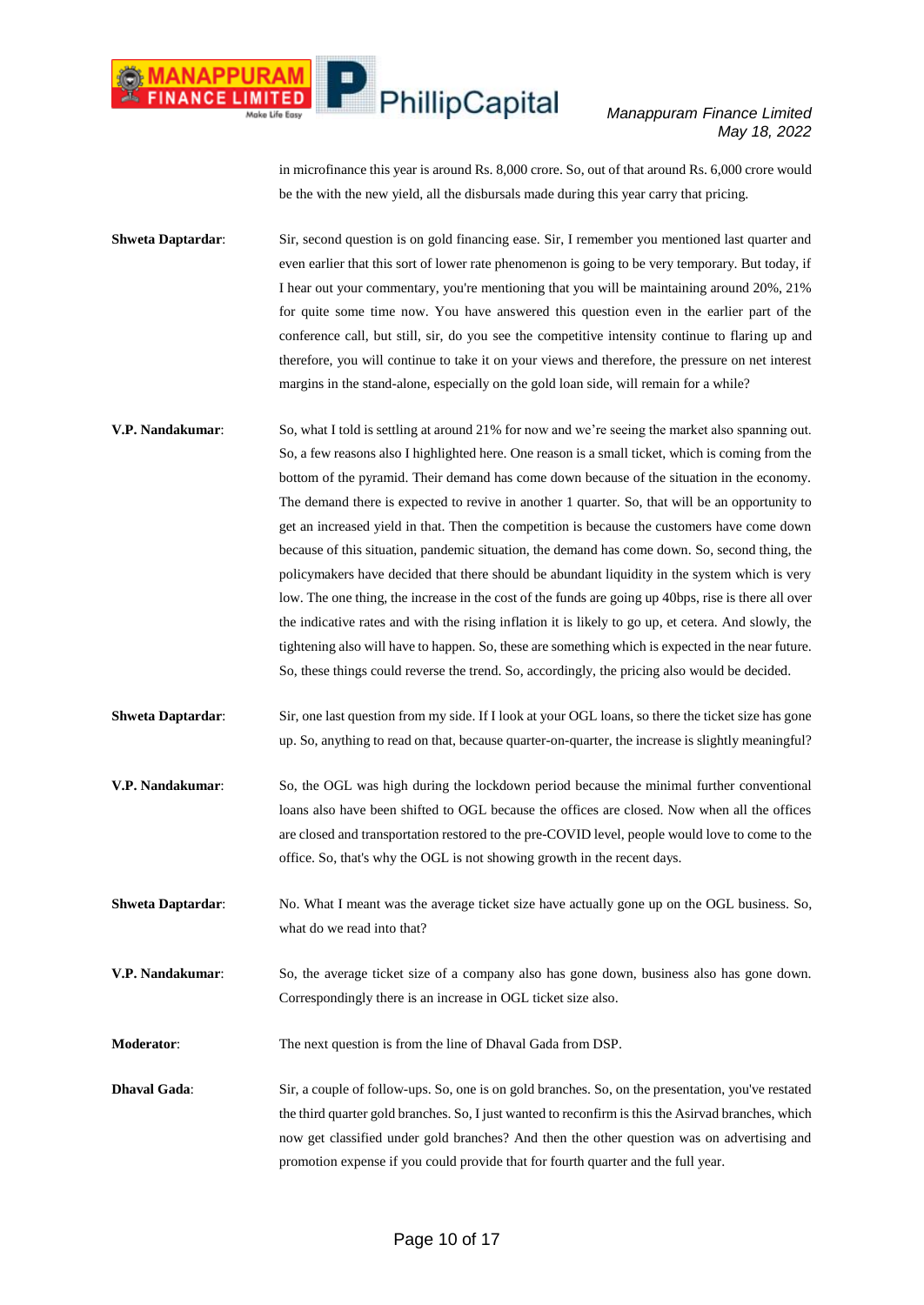

**V.P. Nandakumar**: So, the parent company, there is no increase in the branch network. In gold loan, we have opened branches in Asirvad. Because yes, there is an opportunity to take the secured loan up to **25%** now because of the changes to regulation. So, for that, old MFI branches may not be available for Gold loan branches. So, we started in 300 places, with 300 new branches there. So, that was additional branches. **Bindu A.L.:** As we discussed in the last quarter, Q3, we were aggressive in advertisement spend because we were not spending much in the past. And that we could get the benefit during the 2 quarters, earlier quarters. So, this quarter, we rationalized expenditure because as the brand is established, then it will be more of a recall after that. And this quarter, we have done the rationalization as guided in the Q3 call. **Dhaval Gada:** So, ma'am, how much was the amount for 40? **Bindu A.L.:** Rs. 12 crore. **Dhaval Gada:** And for full year, it would be how much, approximately? **Bindu A.L.:** Rs. 89 crore. **Dhaval Gada:** And just to reconfirm, sir, you mentioned 300 branches in Asirvad on the gold loan side, correct? **V.P. Nandakumar**: Yes. **Dhaval Gada**: And sir, in the earlier part of the call, you had given a guidance for gold loan growth, AUM growth, if you could just reconfirm that. I thought I missed, probably, the number. **V.P. Nandakumar**: So, in April, the growth was flat. May, we see some growth. And June onwards, so we expect the growth to pick up because by that time, we expect the lower middle class and bottom of the pyramid will become active in the rural area. So, we are seeing indication on the basis of that. What I expect is in Manappuram Finance, we expect gold loan growth to be around 10% in the year 2023. **Dhaval Gada**: And overall, 10% in gold loan, and overall consolidated AUM expectation for '23 is? **V.P. Nandakumar**: We expect that to grow by 15%. Some of the businesses are growing well. In non-MFI non-gold business, the disbursals are around Rs. 250 crore to Rs. 300 crore now. We hope that will pick up further. **Moderator**: The next question is from the line of Aalok Shah from MNCL Group. Please go ahead. Aalok Shah: A quick question on the standalone business here. Historically, if you look at the ROEs that we have been doing on standalone business, it's been in excess of 20% or so. What is the management stance on taking this number, which is now probably at 13%, 14%, back to 20%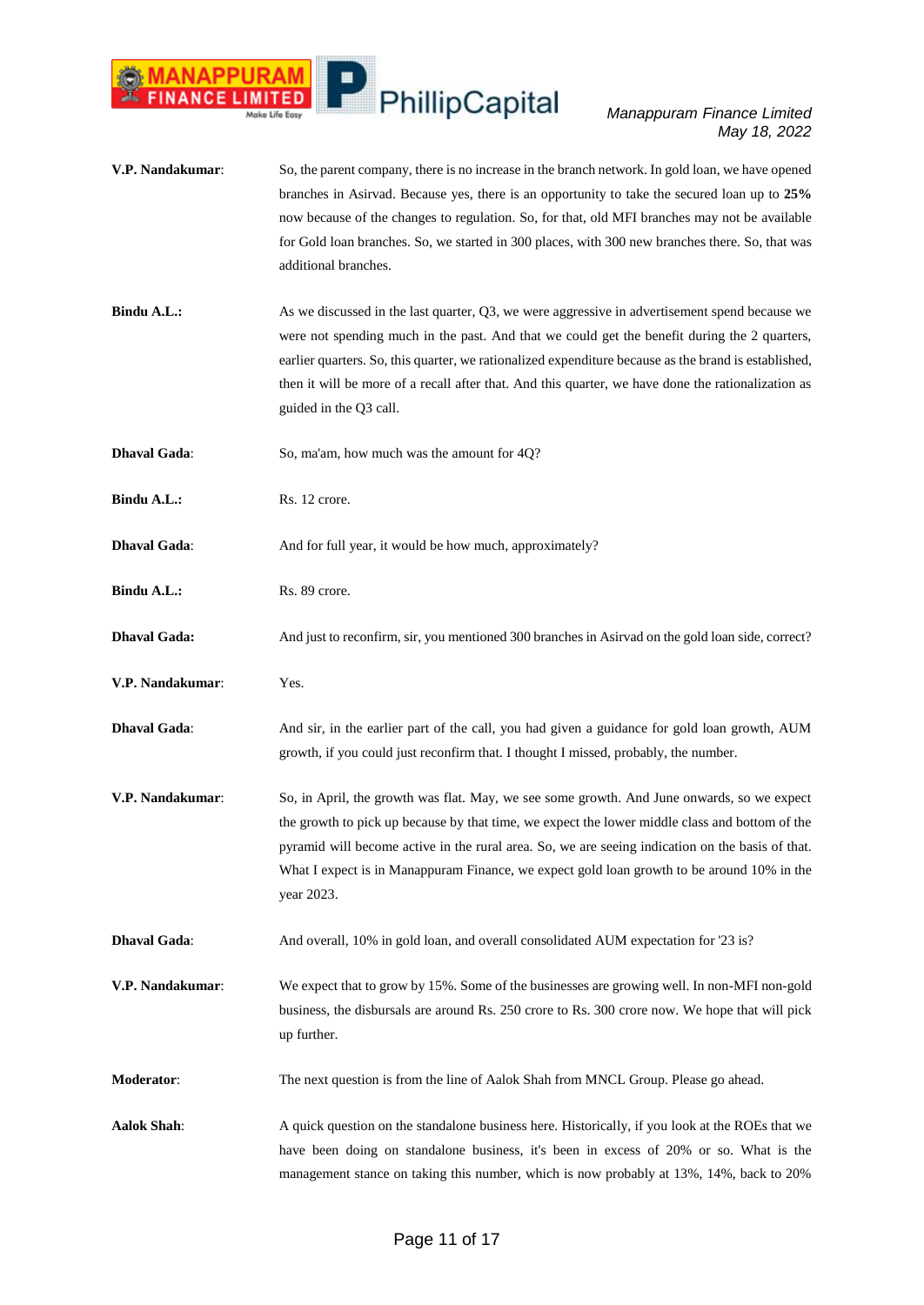

level? And how far -- or how quickly should we be in those numbers on the standalone ROE side?

| V.P. Nandakumar:   | This is the effect of the pandemic. The economy has gone to a standstill situation. Now we see<br>the recovery. So, expecting a recovery, so the lockdown situation is not expected to recur.<br>Because of that, we are expecting 10% growth there. And other businesses are expected to grow<br>over 20%. And the asset quality also would be good. In MFI, we are expecting ROE of over<br>20%. So, the other businesses also which has already established a strong footing is likely to<br>grow and report would follow. The MFI has come back, so that can help ROE definitely move<br>to 20%. |
|--------------------|------------------------------------------------------------------------------------------------------------------------------------------------------------------------------------------------------------------------------------------------------------------------------------------------------------------------------------------------------------------------------------------------------------------------------------------------------------------------------------------------------------------------------------------------------------------------------------------------------|
| <b>Aalok Shah:</b> | I was looking more on the standalone ROE. But okay, let's me put it another way.                                                                                                                                                                                                                                                                                                                                                                                                                                                                                                                     |
| V.P. Nandakumar:   | I will tell you; even standalone things are improving. The yield what we realized through the<br>last quarter was around 18.6%. So, it is expected to increase by around 150 bps to 200 bps going<br>forward.                                                                                                                                                                                                                                                                                                                                                                                        |
| <b>Aalok Shah:</b> | And a question here as an extension to the gold loan book. We understand that 33% of our<br>portfolio is to loans above Rs. 2 lakh, and incrementally, we are going to land at 21%. So, is that<br>what we will do for, say, like Rs. 2 lakh and above ticket sale loan or that book will be at a lower<br>yield?                                                                                                                                                                                                                                                                                    |
| V.P. Nandakumar:   | Yes. That will be at a lower yield. The blended yield is what I have said to be around 21%.                                                                                                                                                                                                                                                                                                                                                                                                                                                                                                          |
| <b>Aalok Shah:</b> | And this 33% of book, which is to like Rs. 2 lakh and above, this number was at what percentage,<br>probably a quarter or a year back? Just to understand the yield impact because of shift to IRAC.                                                                                                                                                                                                                                                                                                                                                                                                 |
| V.P. Nandakumar:   | 2 lakh and above was around 35%?                                                                                                                                                                                                                                                                                                                                                                                                                                                                                                                                                                     |
| <b>Management:</b> | Last quarter it was 29%, and now it is 34%.                                                                                                                                                                                                                                                                                                                                                                                                                                                                                                                                                          |
| <b>Aalok Shah:</b> | Sir, pre COVID?                                                                                                                                                                                                                                                                                                                                                                                                                                                                                                                                                                                      |
| Management:        | Pre COVID, it's 19%.                                                                                                                                                                                                                                                                                                                                                                                                                                                                                                                                                                                 |
| <b>Aalok Shah:</b> | So, we've moved a long way from 19% pre-COVID to 29%.                                                                                                                                                                                                                                                                                                                                                                                                                                                                                                                                                |
| V.P. Nandakumar:   | Yes.                                                                                                                                                                                                                                                                                                                                                                                                                                                                                                                                                                                                 |
| <b>Aalok Shah:</b> | Sir, can I have this number for FY '21? Sorry, that this could be probably too much for you.                                                                                                                                                                                                                                                                                                                                                                                                                                                                                                         |
| Management:        | That 19 is stable in pre-COVID as well as 31 March also, 19%, 20%.                                                                                                                                                                                                                                                                                                                                                                                                                                                                                                                                   |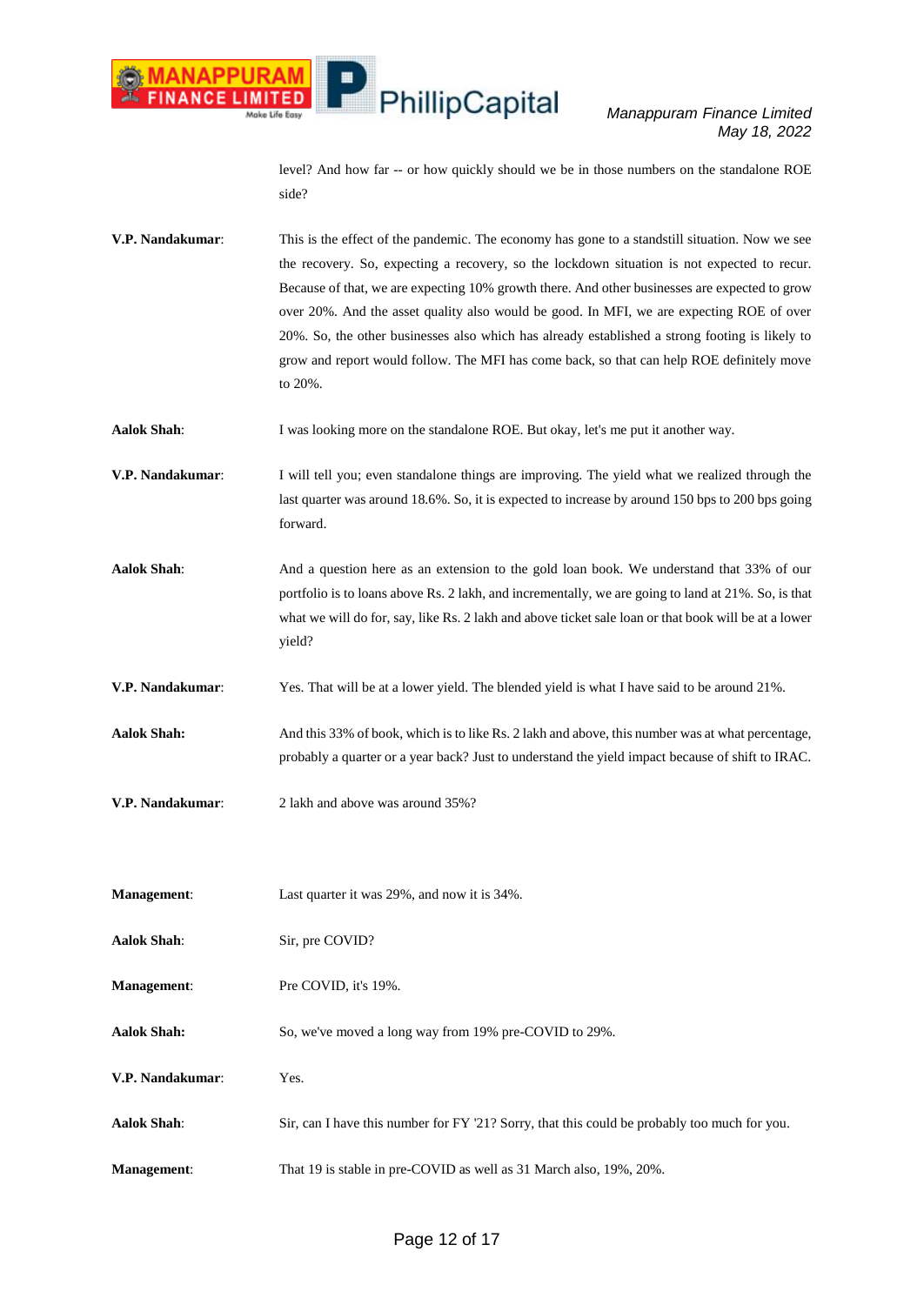

| <b>Aalok Shah:</b> | So, 19%, 20%, gone to 33%.                                                                                                                                                                                                                                                                                                                                                                                                                                                                                                                                                                                                                                                                                                                                            |
|--------------------|-----------------------------------------------------------------------------------------------------------------------------------------------------------------------------------------------------------------------------------------------------------------------------------------------------------------------------------------------------------------------------------------------------------------------------------------------------------------------------------------------------------------------------------------------------------------------------------------------------------------------------------------------------------------------------------------------------------------------------------------------------------------------|
| V.P. Nandakumar:   | Yes. Over 2 lakh has gone up now. Below Rs. 1 lakh have come down because of the reasons of<br>lower demand there, this is the situation of the economy, which is expected to improve in the<br>coming months.                                                                                                                                                                                                                                                                                                                                                                                                                                                                                                                                                        |
| <b>Aalok Shah:</b> | And on the duration side, I missed that point. You said that 30% of loans are to customers with<br>duration about 6 months. Is it right understanding?                                                                                                                                                                                                                                                                                                                                                                                                                                                                                                                                                                                                                |
| V.P. Nandakumar:   | Yes, for six months and 5% upon 1 year and 55% 3 months.                                                                                                                                                                                                                                                                                                                                                                                                                                                                                                                                                                                                                                                                                                              |
| <b>Aalok Shah:</b> | So, over a period of time, we've seen this mix shifting from beyond 3 months to 6 months and 1<br>year. Is there some kind of a strategy that we planned?                                                                                                                                                                                                                                                                                                                                                                                                                                                                                                                                                                                                             |
| V.P. Nandakumar:   | It is not because of strategy. Those who are under lower the LTV, they can opt over that. Six<br>months LTV is lower, 1 year is still lower. Yes.                                                                                                                                                                                                                                                                                                                                                                                                                                                                                                                                                                                                                     |
| <b>Aalok Shah:</b> | This helps my questions on the gold side. Sir, on the MFI book, I was just trying to understand<br>that you spoke that you upped your yields by 400 basis points to something like 24%. Now when<br>I look at the largest MFI lender, these yields are relatively much lower to us. So, at 24%, do we<br>stand to kind of compete with the largest player in the MFI space?                                                                                                                                                                                                                                                                                                                                                                                           |
| V.P. Nandakumar:   | Two things are here. One for the MFI customers, more than the interstate, the service is most<br>important. The proximity to the customer is the most important. So, if we have the people,<br>service them, for a small ticket of such size, the customers won't go elsewhere. So, the customer<br>loyalty would be there. Because of that, I don't think, I don't expect that we will lose customers.                                                                                                                                                                                                                                                                                                                                                               |
| <b>Aalok Shah:</b> | Sir, is there a strategy in if you can share on how to kind of go out and add more customers on<br>the MFI side? Because if I look at point-to-point numbers, they probably are flat or marginal<br>growth Q-o-Q and Y-o-Y. So, how do they kind of look, sir.                                                                                                                                                                                                                                                                                                                                                                                                                                                                                                        |
| V.P. Nandakumar:   | That was your question earlier, during the previous quarter, there was a quantum leap and the<br>reversal segment have come down. So, the reason is we anticipated, one more view, etc and<br>since doing bad assets. Luckily for all of us it has not happened so the previous quarters, we<br>didn't have such idea. So, some of the disbursals have come down to around Rs. 500 crore per<br>month around Rs. 6,000 crore annually, that's what budgeted. We said we expect a growth of<br>20%, 25% only. So, we are sure to get it because we are mostly targeting our own good<br>customers. And we onboard the new customers. And whatever we have seen in the past, we have<br>prospective filter whereby the quality customers are entering are around March. |
| <b>Aalok Shah:</b> | If I could squeeze in a last question, that's on the accounting for NPA. What is that NPA number<br>on the MFI portfolio? You've seen that move from 2.8% to 2.5%. And this year for that change<br>in NPA accounting policy, that number would have been at?                                                                                                                                                                                                                                                                                                                                                                                                                                                                                                         |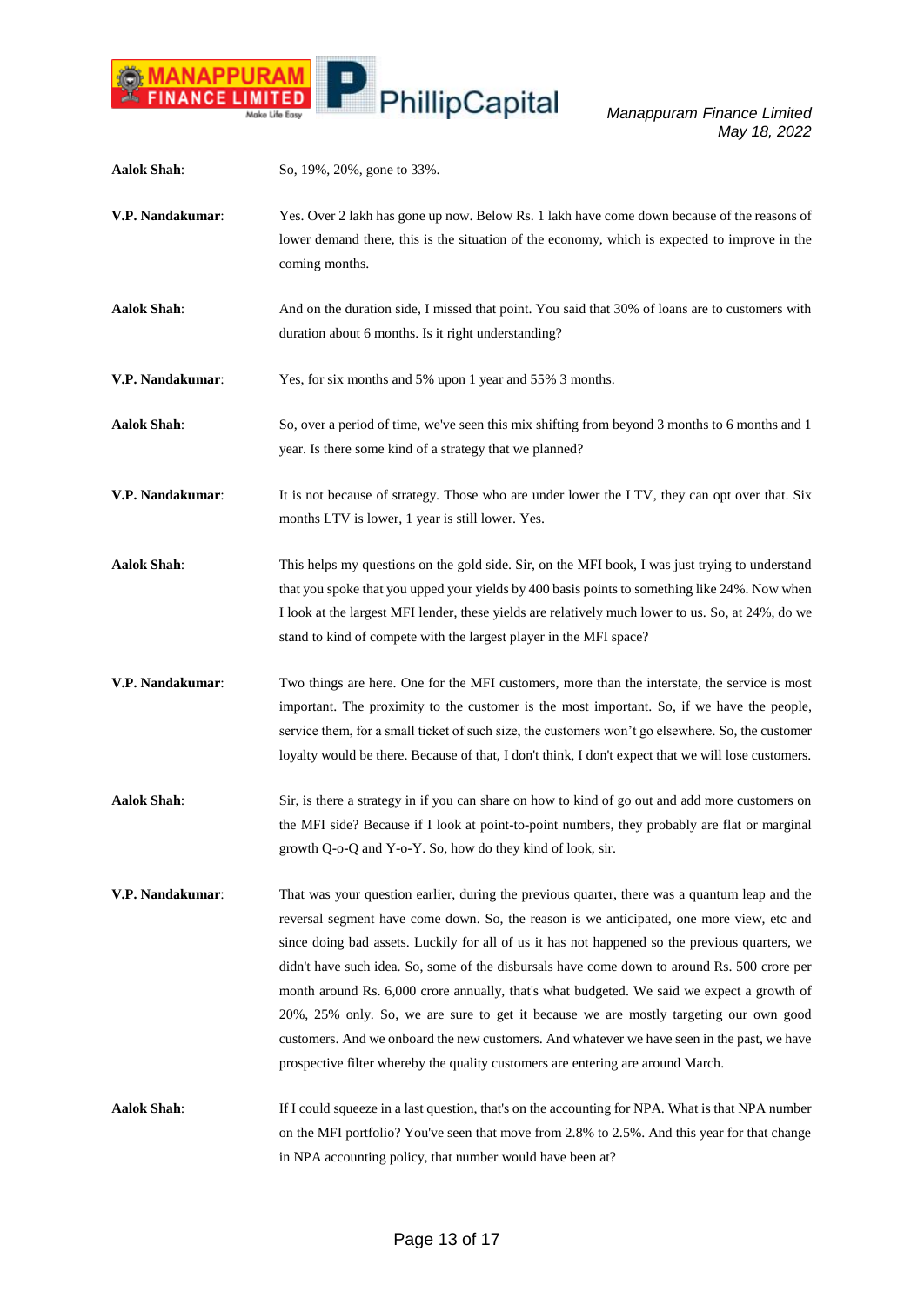

**Management**: Yes. So, for new IRAC norms, what we implemented, which RBI announced in November that contribute around Rs. 20 crore of additional NPA for us. So, currently, it stands at 3.5%, and excluding that it would be 3.2%. **Moderator:** The next question is from the line of Shreepal Doshi from Equirus. **Shreepal Doshi:** Sir, the question was what is the revised lending rate in the MFI segment post the spread cap removal? And what's the range now? **V.P. Nandakumar:** It is 24%. **Shreepal Doshi**: 24%? **V.P. Nandakumar:** 24%, right. It has been around 24%. **Shreepal Doshi:** Earlier that would be? **V.P. Nandakumar**: It was around 20.5% **Shreepal Doshi:** Sir, the second question was what is the disbursement in the MFI segment for the fourth quarter? **V.P. Nandakumar**: MFI, new revised rate lines outcome, our software has to be updated, et cetera. Now we have lending under the new regulatory regime. So, we are disbursing around Rs. 500 crore per month, and our collections are around Rs. 360 crore principal. So, the monthly net growth is expected around Rs. 150 crore. **Shreepal Doshi**: So, the 4Q disbursement would be close to Rs. 1,500 crore, is it? **Management:** RS. 1,126 crore. **V.P. Nandakumar**: Yes, it is expected to be an approximately Rs. 1,800 crore annually. Around Rs. 2,000 crore growth is expected. **Bindu A.L.:** Expected disbursement is Rs. 500 crore per month. **V.P. Nandakumar**: 6000 crores annually and annual growth what is expected is around Rs. 1,800 crore, Rs. 2,000 crore. **Shreepal Doshi:** Sir, just something that like we've seen some of the lenders in the MFI space operating in Assam or West Bengal, they have also seen PAR numbers coming down and the 4Q overall was a good quarter for lenders across India in the MFI space. While we have seen PAR number increasing and even our loan book has also behaved in a little different manner in terms of growth. So, what explains this difference here? And the other part was you have highlighted that you have seen the MFI business at 24%, 25% ROE. So, while if I look at the last 5 years, the ROA and ROE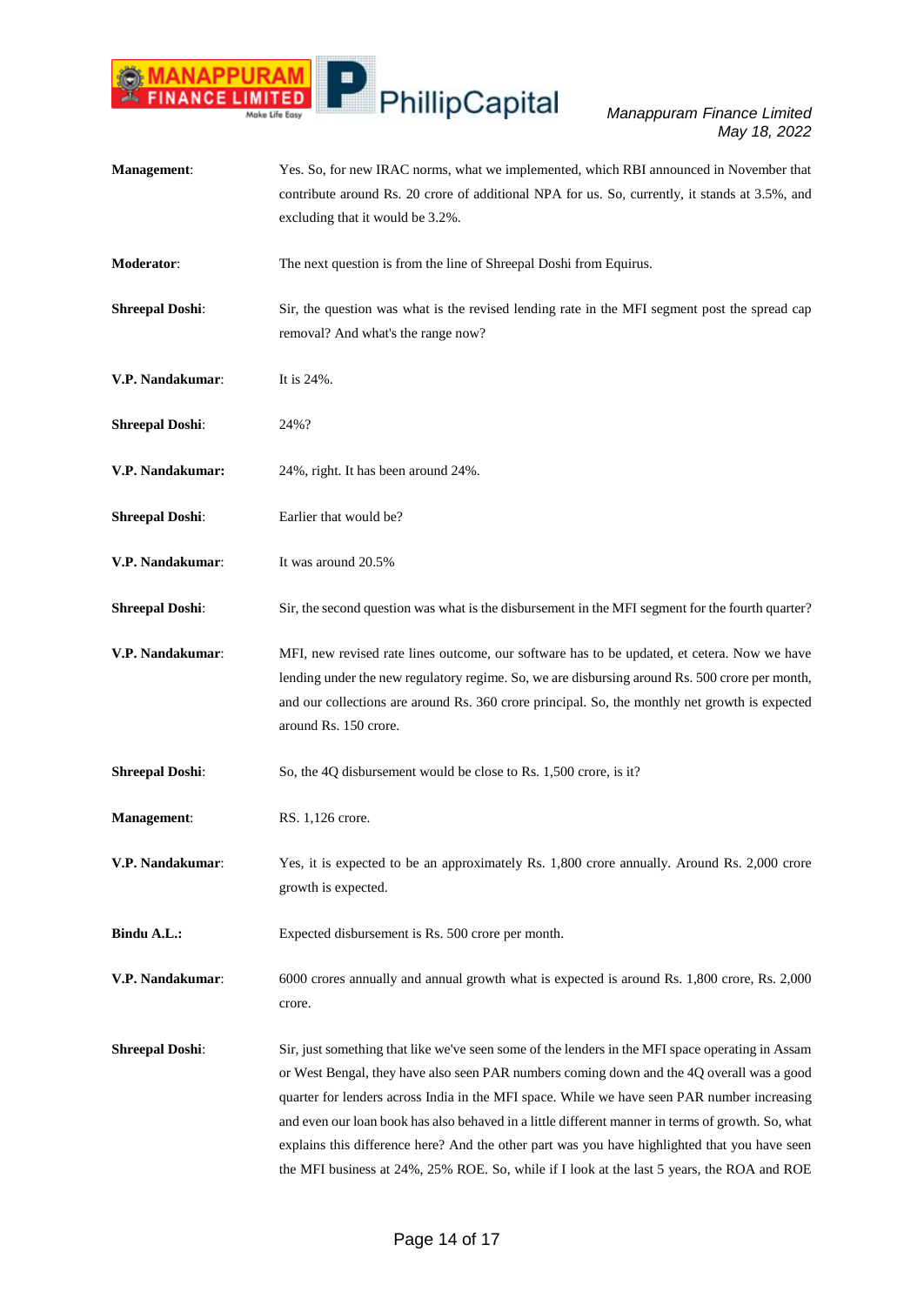*Manappuram Finance Limited May 18, 2022*

has not been so well as compared to peers in this landscape. So, what gives you this comfort going ahead?

- **V.P. Nandakumar**: So, the PAR is coming down. The PAR has come down. Drastically, it has come down. It has not gone up. During normal time, the company was getting an ROA of around 20% and the ROE of over 25%. So, during the periods like demon or this pandemic only, it has clocked, this is the scenario of the industry. So, the collections are doing good. And as I mentioned, during the last 4 months, we are getting a collection of 100%, receiving overdue collections also. So, the challenge here is from the restructured portfolio, there as the industry as a whole.
- **Shreepal Doshi:** Sir, what percent of the restructured portfolio would be out of moratorium now?

**Management**: We have not offered any moratorium to restructured except for the month of July. So, there is no moratorium and no customer is under moratorium as of now.

**Moderator:** The next question is from the line of Rajiv Mehta from Yes Securities. Please go ahead.

- **Rajiv Mehta**: Sir, firstly, what is the current minimum rate for gold loans in our branches say for a low-ticket loan of Rs. 50,000 to Rs. 1 lakh and taking a 65% LTV, what will be the minimum rate he'll be offered in our branch?
- **V.P. Nandakumar**: So, the rates starts from just 10% to 24%. This is the rate. Small ticket for short term, 24%. And large ticket, it starts with 10%. We take into account of the disbursal yield on a daily basis, taking into consideration the trend of closure, etc. which is tracked by the system on a daily basis. On that basis, the disbursal yield count is around 21%. That's the blended yield.
- **Rajiv Mehta:** And what is now the customers response to the now higher rates for gold loans, say, in typically urban or semi-urban branches because we stopped that 6.9% scheme in March. And now I believe the minimum rate you spoke about 10%, 12%. So, are we seeing that inquiries or footfalls have gone down in branches? Or are we seeing that loan conversions out of the incoming inquiries or footfalls that ratio coming down?

**V.P. Nandakumar**: Yes. It has come down to some extent, that's why, if the same rate is continued perhaps we would have grown by around 55% during this quarter. That was the trend then.

**Rajiv Mehta:** So, there is an impact.

**V.P. Nandakumar**: Yes. There is an impact because of that. So, that's what I told you, what you want to protect. What I believe that should be protected is a reasonable profit to the company. And I am targeting an ROE of around 20% in this business. So, rather than indulging in the price war, I thought I should settle at around 21%. That's where this has been. And there has been some realization among some of the players that they also have reached, and we expect most of them to come up to this level sooner than later.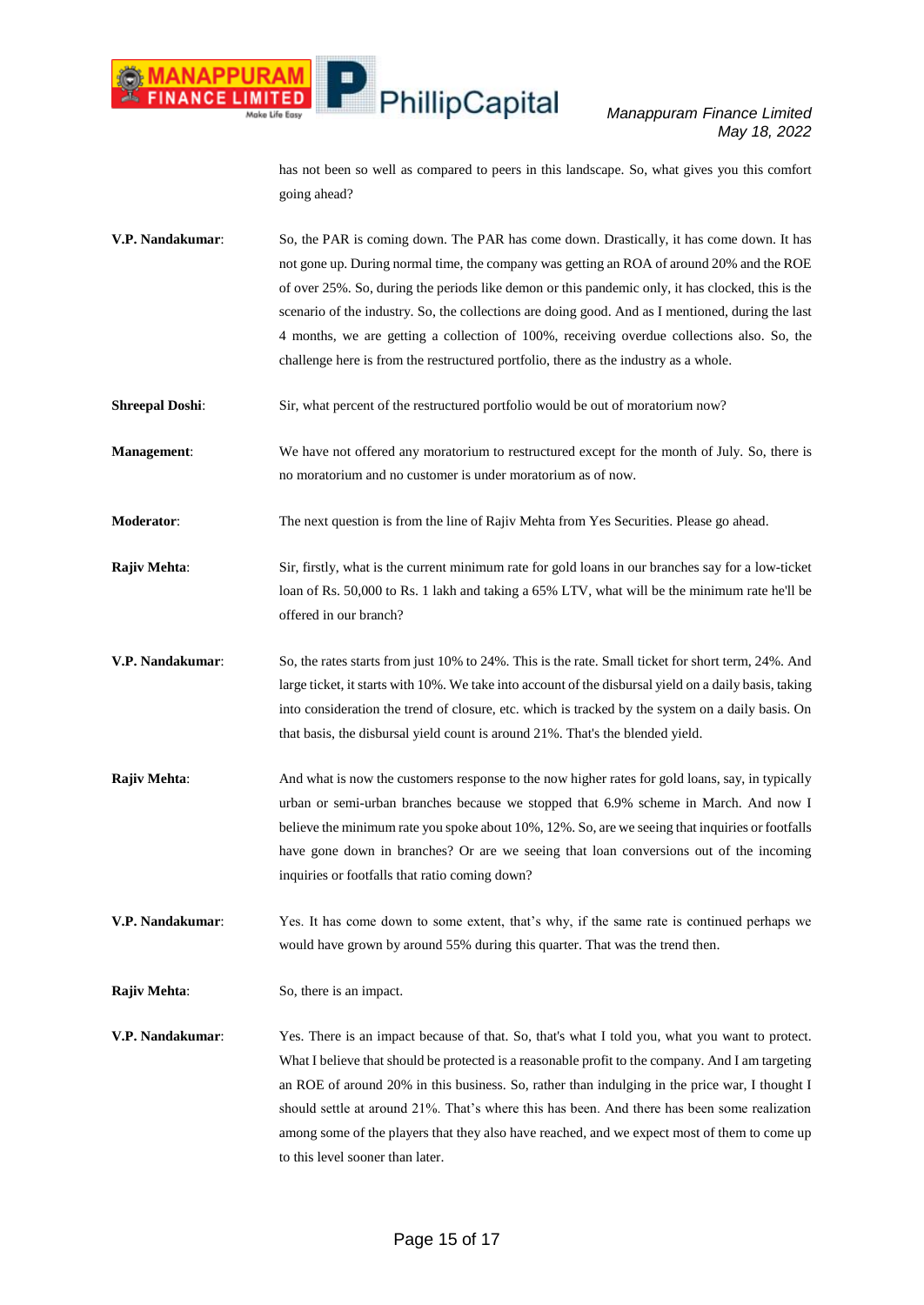### *Manappuram Finance Limited May 18, 2022*

Hopefully, the situation we are also seeing that our rates are going up. There is indication that it could go up. And there will be a tightening also. So, the one reason was easy money. Now the reverse will have to happen. So, this is the reason why we work for a higher pricing. So, whenever there is increase, we are likely to lose business, and we have lost business, new businesses. Instead of 25% growth during the quarter which I would have expected, we continued with the same pricing. It does not happen now.

- **Rajiv Mehta:** And sir, in the light of the current dynamics, are we thinking of adding more customer acquisition efforts via channels since we would want to grow at 10%, 12%, even with 21% yield and given that competition is looking quite strong or solid, are we then looking at utilizing more channels or creating more channels of acquiring customers or attracting customers so that we eventually have higher inquiries and higher footfalls and then we can convert as per our growth target.
- **V.P. Nandakumar**: So, what I'm expecting a reasonable profit, reasonable in the sense that I wish the standalone profit will be at an ROE of around 20%. So, I'm giving more importance to that because, as I mentioned earlier, I feel like the price war is temporary. And so it will be back, the price war will be over sooner than later. That's why I thought of taking the lead. And then the customers will come back and others are also falling in line. The customers are expected to come back.
- **Rajiv Mehta:** Sir, any thoughts on brand expansion plans? I mean are we looking at it in a different light now required for growth? Or we will be again adding very limited branches?
- **V.P. Nandakumar**: So, we have applied to Reserve Bank to open around 300 more branches. Our application has not been considered because it's from a gold loan company. We need to see prior information. Gold loan companies means your portfolio is over 50%. So, we have applied and the competition who are gold loan companies, they have applied. So, for some time, maybe because of the pandemic and all these things, approvals have not come and I expect the approvals to come towards second quarter, et cetera. And whatever permissions we're granted accordingly we'll offer in branches. Now I am not in a position to tell you how many branches, all depends on the RBI sanction.
- **Rajiv Mehta**: And just lastly, one clarification on collection efficiency number of 99% in microfinance for fourth quarter. That includes the restructuring portfolio, right, because that is being built?
- **V.P. Nandakumar**: Yes. Everything have come. The cat is out of the bag.
- **Bindu A.L.:** All customers are built. We have not given much moratorium.
- **Rajiv Mehta:** And this will be including the arrears, right?
- **Bindu A.L.:** Yes.
- **V.P. Nandakumar**: Yes.